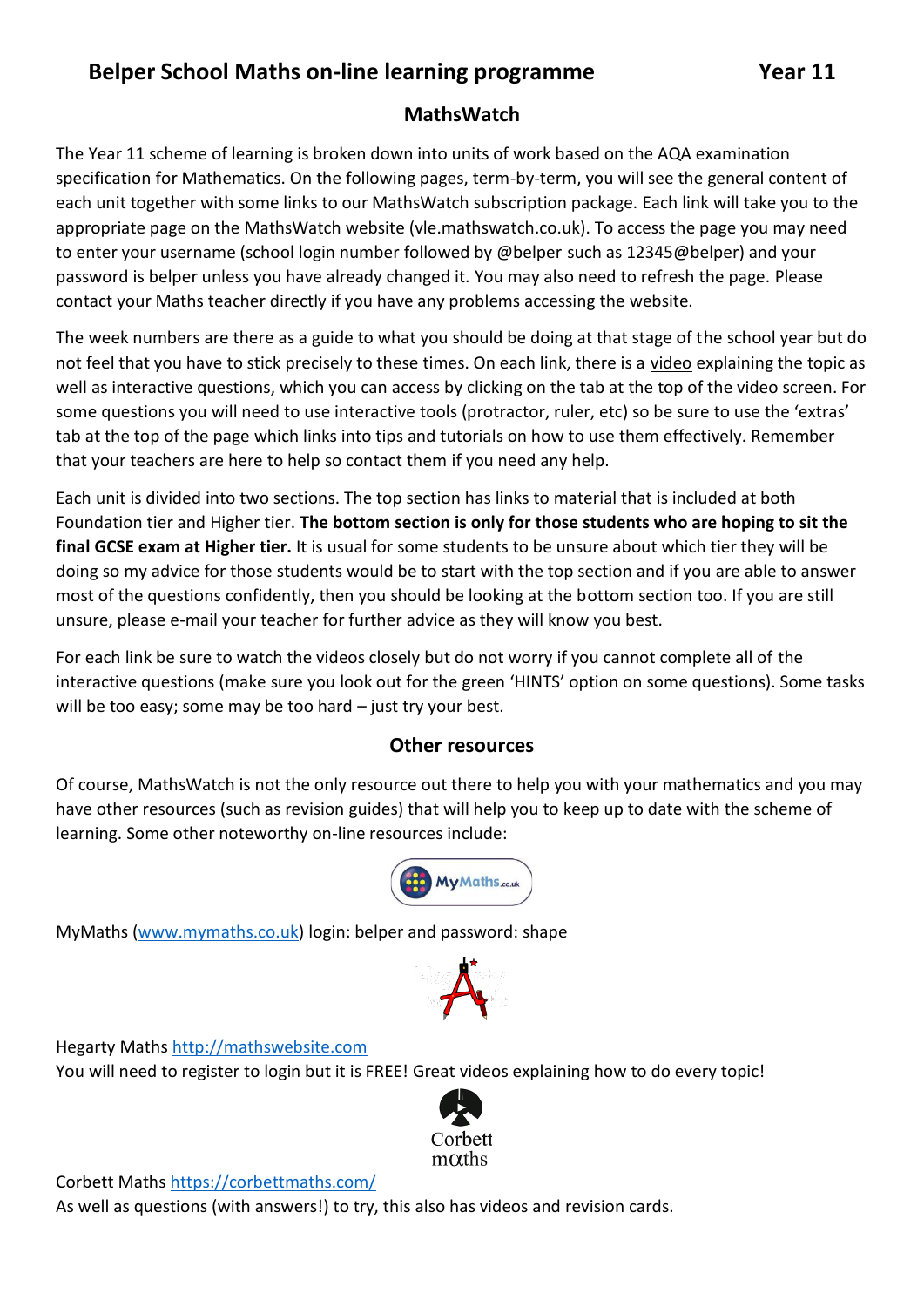| <b>Week</b><br><b>Number</b>        | <b>Unit of Work</b>   | <b>Year 11 Autumn Term MathsWatch Resources</b>                           |
|-------------------------------------|-----------------------|---------------------------------------------------------------------------|
| $\mathbf{1}$<br>$\overline{2}$<br>3 | Ratio &<br>Proportion | Introduction to ratio https://vle.mathswatch.co.uk/vle/browse/193         |
|                                     |                       | Using ratio https://vle.mathswatch.co.uk/vle/browse/194                   |
|                                     |                       | Introduction to proportion https://vle.mathswatch.co.uk/vle/browse/197    |
|                                     |                       | Best buy questions https://vle.mathswatch.co.uk/vle/browse/196            |
|                                     |                       | Exchanging money https://vle.mathswatch.co.uk/vle/browse/263              |
|                                     |                       | Sharing using ratio https://vle.mathswatch.co.uk/vle/browse/264           |
|                                     |                       | Ratio, fractions & graphs https://vle.mathswatch.co.uk/vle/browse/265     |
|                                     |                       | <b>HIGHER TIER MATERIAL ONLY</b>                                          |
|                                     |                       | Direct and inverse proportion https://vle.mathswatch.co.uk/vle/browse/369 |
|                                     | Pythagoras,           | Reading scales https://vle.mathswatch.co.uk/vle/browse/156                |
|                                     |                       | Real-life tables 1 https://vle.mathswatch.co.uk/vle/browse/158            |
|                                     |                       | Real-life tables 2 https://vle.mathswatch.co.uk/vle/browse/159            |
|                                     |                       | Metric conversions https://vle.mathswatch.co.uk/vle/browse/270            |
|                                     |                       | Bearings https://vle.mathswatch.co.uk/vle/browse/283                      |
|                                     |                       | Compound units https://vle.mathswatch.co.uk/vle/browse/305                |
| 3                                   |                       | Pythagoras 1 https://vle.mathswatch.co.uk/vle/browse/314                  |
| 4                                   | Trigonometry          | Pythagoras 2 https://vle.mathswatch.co.uk/vle/browse/315                  |
| 5                                   | & Compound            | Trigonometry https://vle.mathswatch.co.uk/vle/browse/335                  |
| 6                                   | units                 | Exact trig values https://vle.mathswatch.co.uk/vle/browse/340             |
|                                     |                       | <b>HIGHER TIER MATERIAL ONLY</b>                                          |
|                                     |                       | The sine rule https://vle.mathswatch.co.uk/vle/browse/371                 |
|                                     |                       | The cosine rule https://vle.mathswatch.co.uk/vle/browse/372               |
|                                     |                       | Area of a triangle using sine https://vle.mathswatch.co.uk/vle/browse/373 |
|                                     |                       | 3D Pythagoras https://vle.mathswatch.co.uk/vle/browse/393                 |
|                                     |                       | 3D trigonometry https://vle.mathswatch.co.uk/vle/browse/394               |
|                                     | Sequences             | Term-to-term sequences https://vle.mathswatch.co.uk/vle/browse/192        |
|                                     |                       | Using nth term of a sequence https://vle.mathswatch.co.uk/vle/browse/260  |
|                                     |                       | Finding the nth term https://vle.mathswatch.co.uk/vle/browse/261          |
| 7                                   |                       | Special sequences https://vle.mathswatch.co.uk/vle/browse/262             |
| 8                                   |                       | Fibonacci https://vle.mathswatch.co.uk/vle/browse/304                     |
| 9                                   |                       | Geometric sequences https://vle.mathswatch.co.uk/vle/browse/330           |
|                                     |                       | <b>HIGHER TIER MATERIAL ONLY</b>                                          |
|                                     |                       | Iteration https://vle.mathswatch.co.uk/vle/browse/346                     |
|                                     |                       | Iterative processes https://vle.mathswatch.co.uk/vle/browse/347           |
|                                     |                       | nth term of a quadratic seq. https://vle.mathswatch.co.uk/vle/browse/388  |
| 10                                  | Relative              | Calculating probabilities https://vle.mathswatch.co.uk/vle/browse/215     |
| 11                                  | Frequency             | Experimental probabilities https://vle.mathswatch.co.uk/vle/browse/284    |
| 12<br>13<br>14                      | <b>MOCKS</b>          | The Year 11 Mock Exams will take place during this term                   |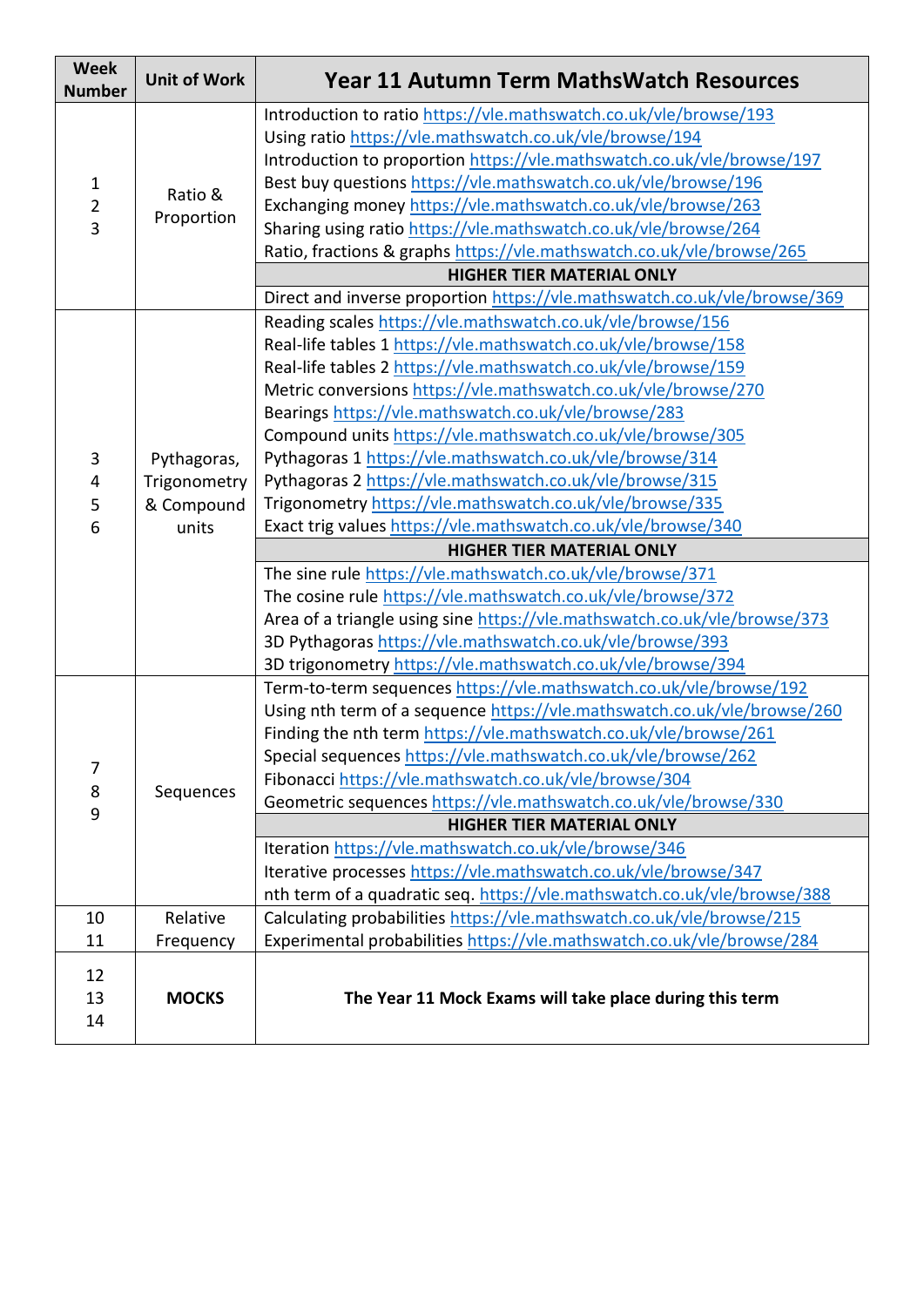| <b>Week</b><br><b>Number</b> | <b>Unit of Work</b>                                  | <b>Year 11 Spring Term MathsWatch Resources</b>                                                                                                                                                     |
|------------------------------|------------------------------------------------------|-----------------------------------------------------------------------------------------------------------------------------------------------------------------------------------------------------|
| 15<br>16                     | Probability                                          | The probability scale https://vle.mathswatch.co.uk/vle/browse/168<br>Frequency trees https://vle.mathswatch.co.uk/vle/browse/213<br>Listing outcomes https://vle.mathswatch.co.uk/vle/browse/214    |
|                              |                                                      | Two-way tables https://vle.mathswatch.co.uk/vle/browse/217<br>Possibility spaces https://vle.mathswatch.co.uk/vle/browse/285                                                                        |
|                              |                                                      | Mutually exclusive events https://vle.mathswatch.co.uk/vle/browse/216<br>Venn diagrams 1 https://vle.mathswatch.co.uk/vle/browse/286<br>Venn diagrams 2 https://vle.mathswatch.co.uk/vle/browse/287 |
|                              |                                                      | Tree diagrams 1 https://vle.mathswatch.co.uk/vle/browse/317<br>Tree diagrams 2 https://vle.mathswatch.co.uk/vle/browse/342                                                                          |
|                              |                                                      | <b>HIGHER TIER MATERIAL ONLY</b>                                                                                                                                                                    |
|                              |                                                      | Probability & Venn diagrams https://vle.mathswatch.co.uk/vle/browse/353<br>Combined events https://vle.mathswatch.co.uk/vle/browse/374                                                              |
|                              |                                                      | Congruent shapes https://vle.mathswatch.co.uk/vle/browse/166                                                                                                                                        |
|                              |                                                      | Congruent triangles https://vle.mathswatch.co.uk/vle/browse/333                                                                                                                                     |
|                              |                                                      | Reflections https://vle.mathswatch.co.uk/vle/browse/204                                                                                                                                             |
|                              |                                                      | Rotations https://vle.mathswatch.co.uk/vle/browse/205                                                                                                                                               |
|                              |                                                      | Translations https://vle.mathswatch.co.uk/vle/browse/206                                                                                                                                            |
|                              |                                                      | Enlargements https://vle.mathswatch.co.uk/vle/browse/312                                                                                                                                            |
|                              |                                                      | Similar shapes https://vle.mathswatch.co.uk/vle/browse/307                                                                                                                                          |
| 17                           |                                                      | Bisecting an angle https://vle.mathswatch.co.uk/vle/browse/308                                                                                                                                      |
| 18                           | Transformations                                      | Perpendiculars 1 https://vle.mathswatch.co.uk/vle/browse/309                                                                                                                                        |
| 19                           | & Vectors                                            | Perpendiculars 2 https://vle.mathswatch.co.uk/vle/browse/310                                                                                                                                        |
| 20                           |                                                      | Triangle constructions https://vle.mathswatch.co.uk/vle/browse/311                                                                                                                                  |
|                              |                                                      | Loci https://vle.mathswatch.co.uk/vle/browse/332                                                                                                                                                    |
|                              |                                                      | Introduction to vectors https://vle.mathswatch.co.uk/vle/browse/341                                                                                                                                 |
|                              |                                                      | <b>HIGHER TIER MATERIAL ONLY</b>                                                                                                                                                                    |
|                              |                                                      | Enlargements https://vle.mathswatch.co.uk/vle/browse/348                                                                                                                                            |
|                              |                                                      | Combinations of transforms https://vle.mathswatch.co.uk/vle/browse/350                                                                                                                              |
|                              |                                                      | Area/volume scale factors https://vle.mathswatch.co.uk/vle/browse/370                                                                                                                               |
|                              |                                                      | Vector geometry https://vle.mathswatch.co.uk/vle/browse/395                                                                                                                                         |
|                              | Co-ordinate<br>Geometry &<br>Straight-line<br>graphs | Co-ordinates https://vle.mathswatch.co.uk/vle/browse/161                                                                                                                                            |
|                              |                                                      | Co-ordinate problems https://vle.mathswatch.co.uk/vle/browse/271                                                                                                                                    |
|                              |                                                      | Mid-point of a line segment https://vle.mathswatch.co.uk/vle/browse/294                                                                                                                             |
| 21<br>22                     |                                                      | Length of a line segment https://vle.mathswatch.co.uk/vle/browse/316<br>Straight-line graphs https://vle.mathswatch.co.uk/vle/browse/254                                                            |
|                              |                                                      | Gradient https://vle.mathswatch.co.uk/vle/browse/255                                                                                                                                                |
|                              |                                                      | y = mx + c https://vle.mathswatch.co.uk/vle/browse/325                                                                                                                                              |
|                              |                                                      | Properties of straight lines https://vle.mathswatch.co.uk/vle/browse/326                                                                                                                            |
|                              |                                                      | <b>HIGHER TIER MATERIAL ONLY</b>                                                                                                                                                                    |
|                              |                                                      | Perpendicular gradients https://vle.mathswatch.co.uk/vle/browse/380                                                                                                                                 |
|                              |                                                      | Drawing quadratic graphs https://vle.mathswatch.co.uk/vle/browse/256                                                                                                                                |
|                              |                                                      | Properties of quadratics https://vle.mathswatch.co.uk/vle/browse/327                                                                                                                                |
|                              |                                                      | Other graphs https://vle.mathswatch.co.uk/vle/browse/328                                                                                                                                            |
| 23                           | Graphs of other                                      | Sketching functions https://vle.mathswatch.co.uk/vle/browse/257                                                                                                                                     |
| 24                           | functions and                                        | Distance-time graphs https://vle.mathswatch.co.uk/vle/browse/306                                                                                                                                    |
| 25                           | rates of change                                      | <b>HIGHER TIER MATERIAL ONLY</b>                                                                                                                                                                    |
|                              |                                                      | Quadratic inequalities https://vle.mathswatch.co.uk/vle/browse/387                                                                                                                                  |
|                              |                                                      | Exponential functions https://vle.mathswatch.co.uk/vle/browse/362                                                                                                                                   |
|                              |                                                      | The equation of a circle https://vle.mathswatch.co.uk/vle/browse/367                                                                                                                                |